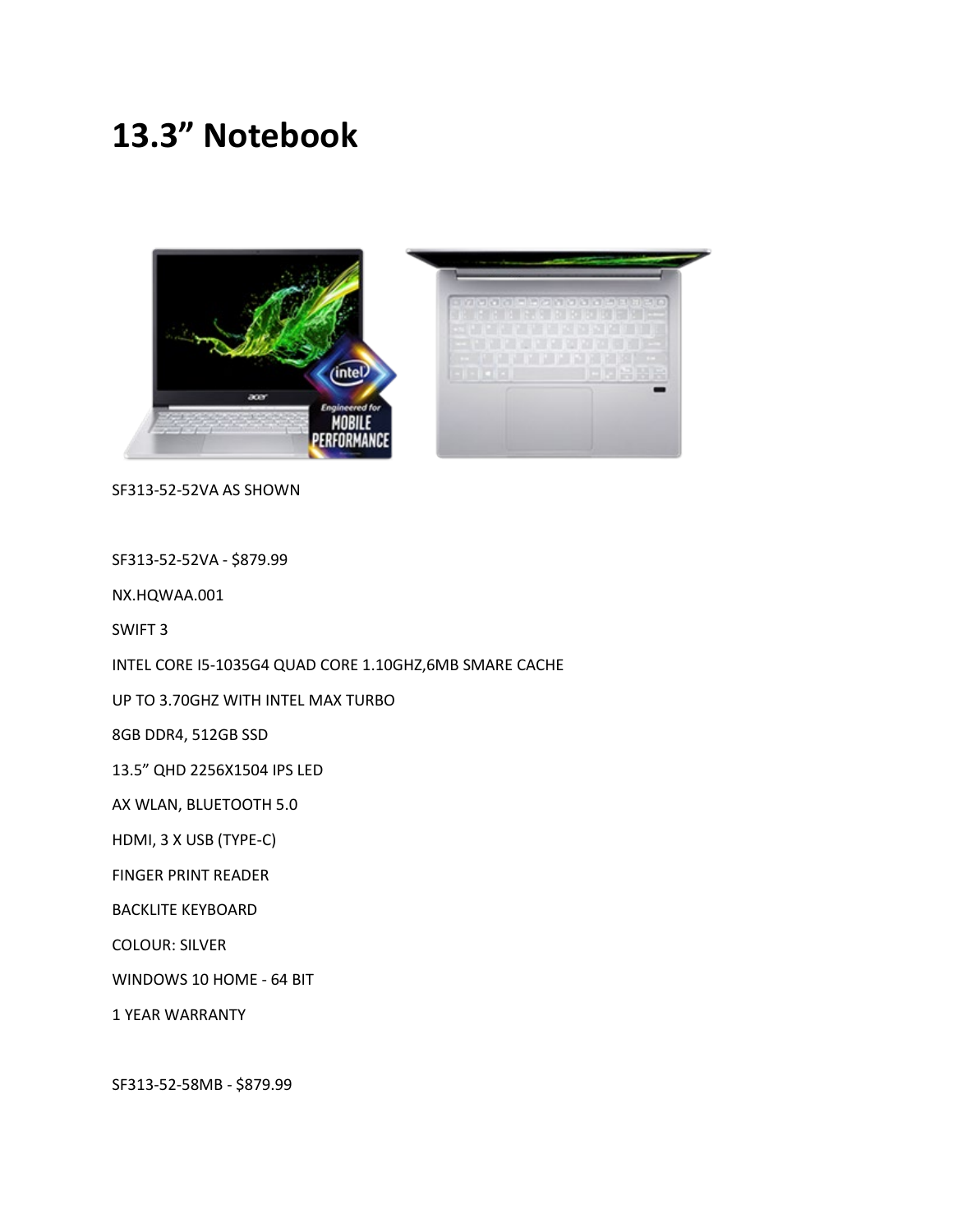NX.HQWAA.003

SWIFT 3

INTEL CORE I5-1035G4 QUAD CORE 1.10GHZ,6MB SMARE CACHE

UP TO 3.70GHZ WITH INTEL MAX TURBO

8GB DDR4, 512GB SSD

13.5" QHD 2256X1504 IPS LED

AX WLAN, BLUETOOTH 5.0

HDMI, 3 X USB (TYPE-C)

FINGER PRINT READER

BACKLITE KEYBOARD

COLOUR: SILVER

WINDOWS 10 HOME - 64 BIT

1 YEAR WARRANTY

SF313-52-77A7 - \$1169.99

NX.HQXAA.003

SWIFT 3

INTEL CORE I7-1065G7 QUAD CORE 1.30GHZ, 8MB SMART CACHE

UP TO 3.90GHZ WITH INTEL MAX TURBO

16GB DDR4X, 512GB SSD

13.5" 2K LED 2256X1504 IPS CINECRYSTAL

WIFI 6-AX WLAN, BLUETOOTH 5.0

FINGER PRINT READER

HDMI, 3X USB (TYPE-C)

BACKLITE KEYBOARD

11.91"X0.63"X9.21"M 2.64LBS

4 LITHIUM ION, 16HRS MAX RUN TIME

COLOUR: SPARKLY SILVER

WINDOWS 10 HOME - 64 BIT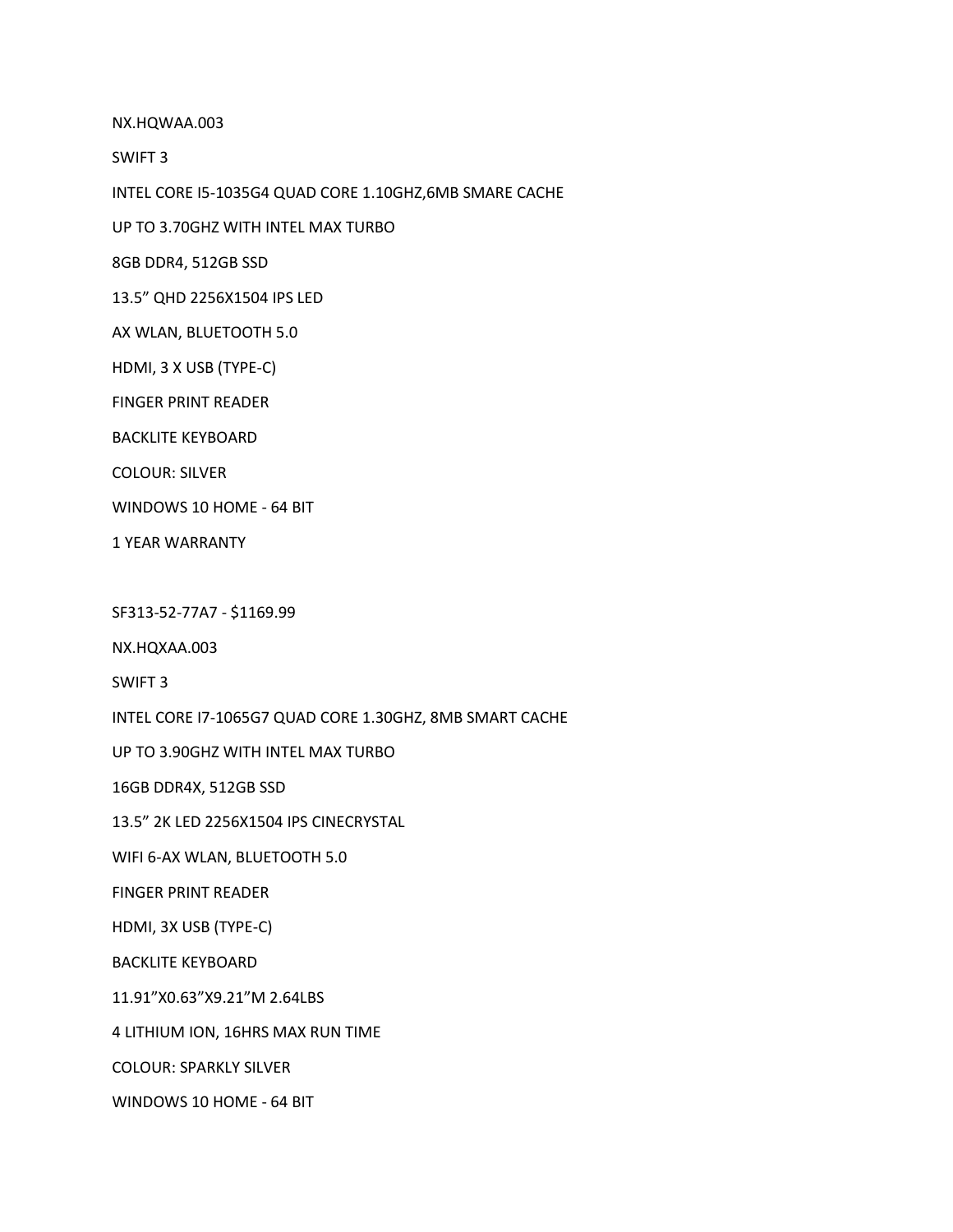1 YEAR WARRANTY

SF313-53-77NL – \$1065

RNB-NX.A4KAA.006

SWIFT 3

INTEL CORE I7-1165G7 QUAD CORE 2.80GHZ, 12MB SMART CACHE

UP TO 4.70GHZ WITH INTEL MAX TURBO

8GB DDR4X, 512GB SSD PCIE

13.5" QHD 2256X1504 IPS CINECRYSTAL

WIFI 6-AX, GLAN, BLUETOOTH 5.0

FINGER PRINT READER

HDMI, 3 X USB (TYPE-C)

BACKLITE KEYBOARD

14 HRS MAX RUN TIME

COLOUR: SPARKLY SILVER

WINDOWS 10 HOME - 64 BIT

1 YEAR WARRANTY

SF313-53-70L6 - \$1129

NX.A4KAA.005

SWIFT 3

INTEL I7-1165G7 QUAD CORE 2.80GHZ, 12MB SMART CACHE

UP TO 4.70 WITH INTEL MAX TURBO

16GB DDR4X, 1TB SSD

13.5" QHD 2256X1504

WIFI 6 -AX WLAN, GLAN, BLUETOOTH 5.1

FINGER PRINT READER

THUNDERBOLT, HDMI, 2X USB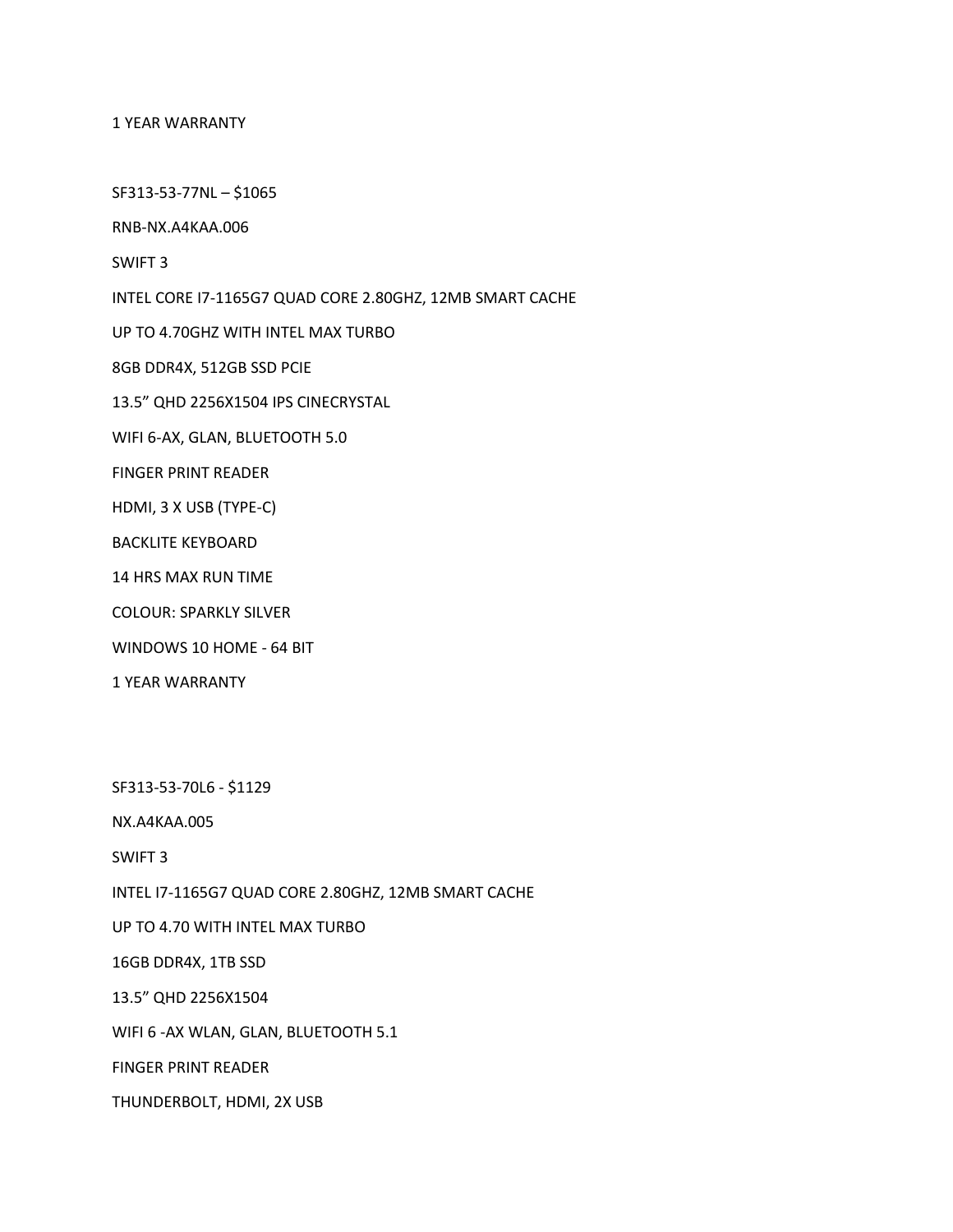BACKLITE KEYBOARD

11.9"X0.6"X9.2", 2.6LBS

COLOUR: SPARKLY SILVER

WINDOWS 10 HOME - 64 BIT

1 YEAR WARRANTY



SP513-54N-54AL AS SHOWN

SP513-54N-56M2 - \$1179, 4 IN STOCK

NX.HQUAA.005

SPIN 5

INTEL CORE I5-1035G4 QUAD CORE 1.10GHZ, 6MB SMART CACHE

UP TO 3.70GHZ WITH INTEL BURST TECHNOLOGY